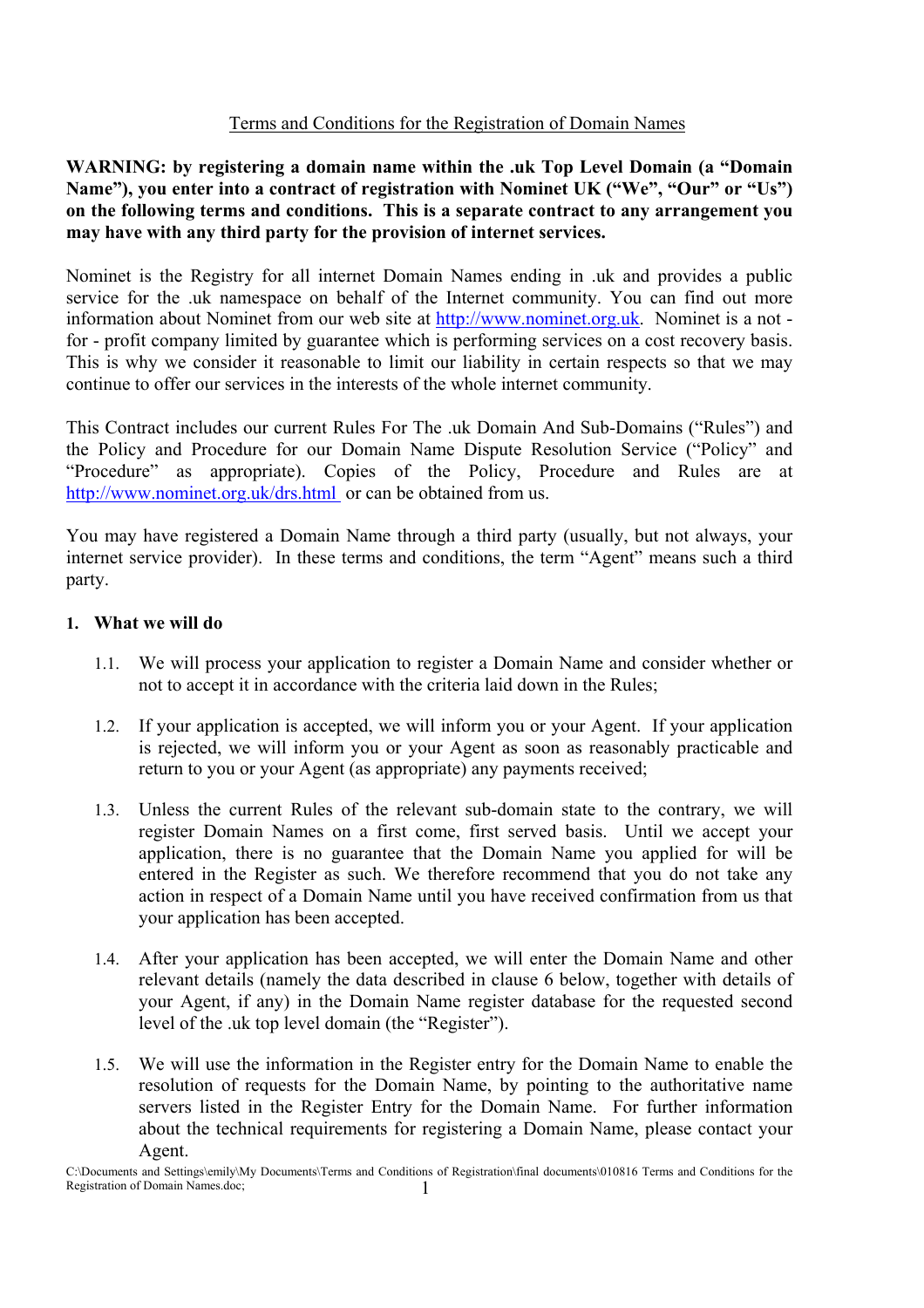- 1.6. After your application has been accepted and we have received your registration fee, we will issue you with a registration certificate and a reply form.
- 1.7. Subject to clause 8 below, we will transfer your Domain Name and update the Register accordingly on receipt of correctly completed transfer documentation from you and any relevant transfer fee applicable at the time of transfer. We will not transfer a Domain Name whilst it is the subject of legal proceedings or proceedings under our Dispute Resolution Service.
- 1.8. Please note that subject to clauses 8.5 and 8.6 we will not refund any fees after your Domain Name and details have been entered in the Register.
- 1.9. Subject to clauses 8.7 and 8.8 below, we will only make changes to the details contained on the Register (other than the registrant field), if we receive instructions and approval from you or your Agent.
- 1.10. Subject to clauses 8.7 and 8.8, we shall only alter the details contained in the "registrant" field of the Register if we receive authorisation directly from you.

#### 2. **What you must do**

- 2.1. You must ensure that we receive the registration or renewal fee within one month after the issue of our invoice. For the avoidance of doubt, if you use an Agent it will be your responsibility to ensure that the Agent has paid the registration or renewal fee to us within one month of the issue of our invoice.
- 2.2. You must sign and return to us the reply form which we will send to you after registration or renewal as appropriate.
- 2.3. You must inform us promptly of any change in your registered details, and those of your Agent if applicable. It will be your responsibility to maintain and update any details you submit to us and to ensure that your details are up to date, and accurate. In particular, it is your responsibility directly or by your Agent to ensure that we have your full and correct postal address.
- 2.4. You must promptly inform us of any court proceedings brought in respect of the Domain Name.
- 2.5. Any name server listed in the Register entry for the Domain Name must respond authoritatively to requests for the Domain Name at all reasonable times.

#### 3. **Renewal of your Domain Name Registration**

3.1. The registration period is two years from the date of entry into the Register of your Domain Name registration. Provided you pay us your renewal fee and subject to clause 8 below, you will have the right to renew the Domain Name registration by entering into a new Contract with us for further periods of two years.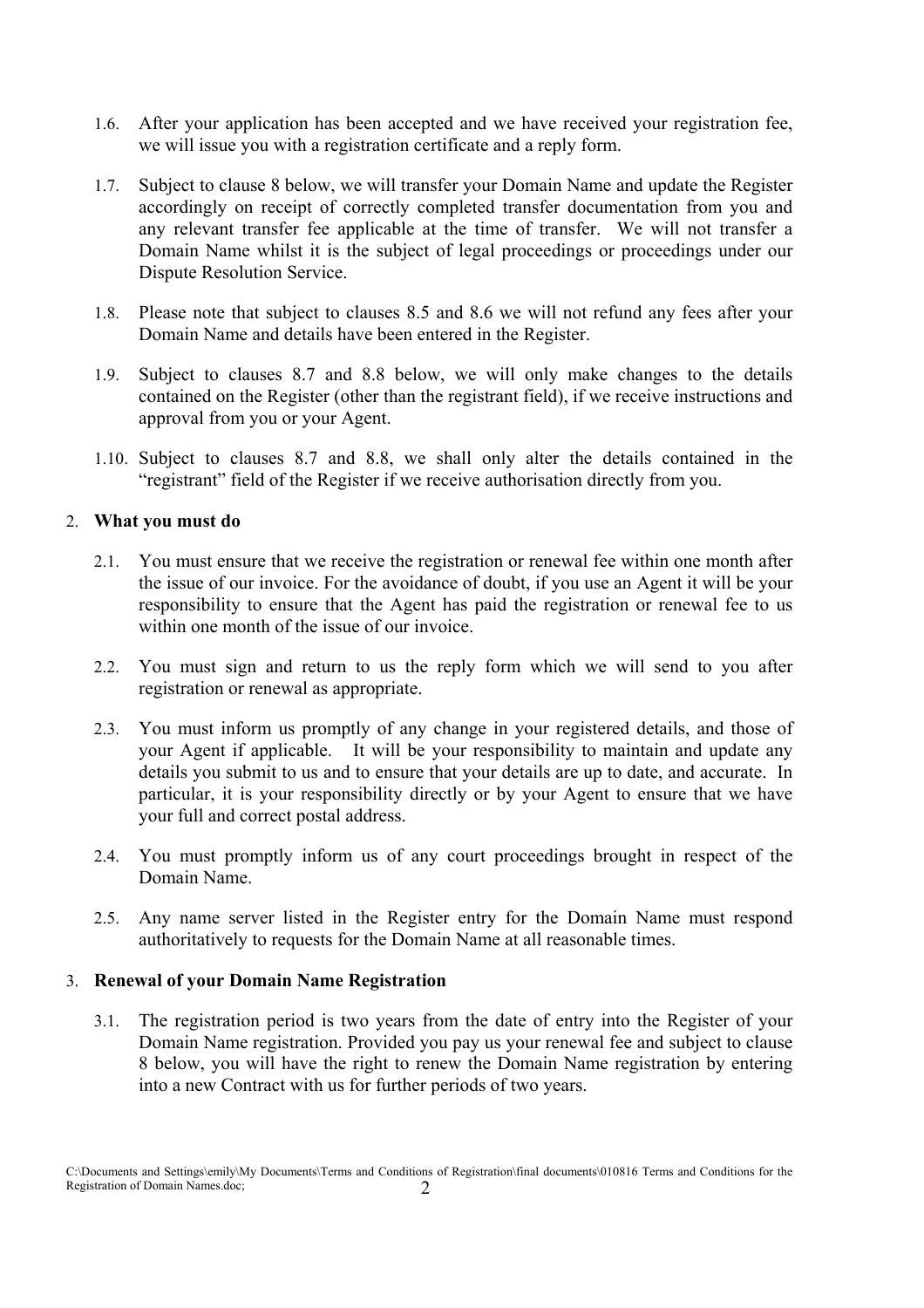- 3.2. Subject to clause 3.3 below, when the Domain Name registration falls due for renewal, we will contact your Agent (at the Agent's address appearing in the Register) to request payment of the relevant renewal fee.
- 3.3. If no Agent is listed on the Register entry for the Domain Name, or if the Register entry for the Domain Name indicates that you wish to be invoiced direct, we will request payment of the relevant renewal fee direct from you at the registrant address appearing in the Register.
- 3.4. If we fail to receive the renewal fee within thirty (30) days of our making a request for the renewal fee, we will suspend your registration for at least 6 weeks and if we do not receive payment within the suspension period we will cancel your registration without further notice to you. During any period of suspension, we will not point to any name servers listed in the Register entry for the Domain Name, and you will be unable to use or transfer the Domain Name.

#### **4. Exclusions and Limitations of Liability**

- 4.1. Nominet does not carry out any investigation as to whether you are entitled to register or have any rights in the Domain Name. By registering the Domain Name we are not acknowledging that you have any rights in the name comprised in the Domain Name, and we are not authorising you to use the Domain Name in the course of trade.
- 4.2. Nothing in these terms and conditions limits or excludes our liability for death or personal injury caused by our negligence or for fraudulent misrepresentation.
- 4.3. We shall not be liable to you whether in contract, tort (including negligence) or otherwise for:
	- 4.3.1. any loss of profit, revenue or other type of economic loss (whether direct or indirect);
	- 4.3.2. loss of business or contracts;
	- 4.3.3. loss of anticipated savings or goodwill; or
	- 4.3.4. any losses which a court holds to be consequential, or indirect losses;

arising out of or in connection with the Contract, including but not limited to:

- 4.3.5. any error or omission in entries to the Register; and
- 4.3.6. loss of registration and/or use (for whatever reason and whether temporary or otherwise) of the Domain Name.
- 4.4. All conditions and warranties which may be implied by law into any Contract with you are excluded to the fullest extent permissible by law.
- 4.5. Our aggregate liability to you whether under these terms and conditions or otherwise (including liability for negligence) shall not exceed £5,000.

C:\Documents and Settings\emily\My Documents\Terms and Conditions of Registration\final documents\010816 Terms and Conditions for the Registration of Domain Names.doc; 3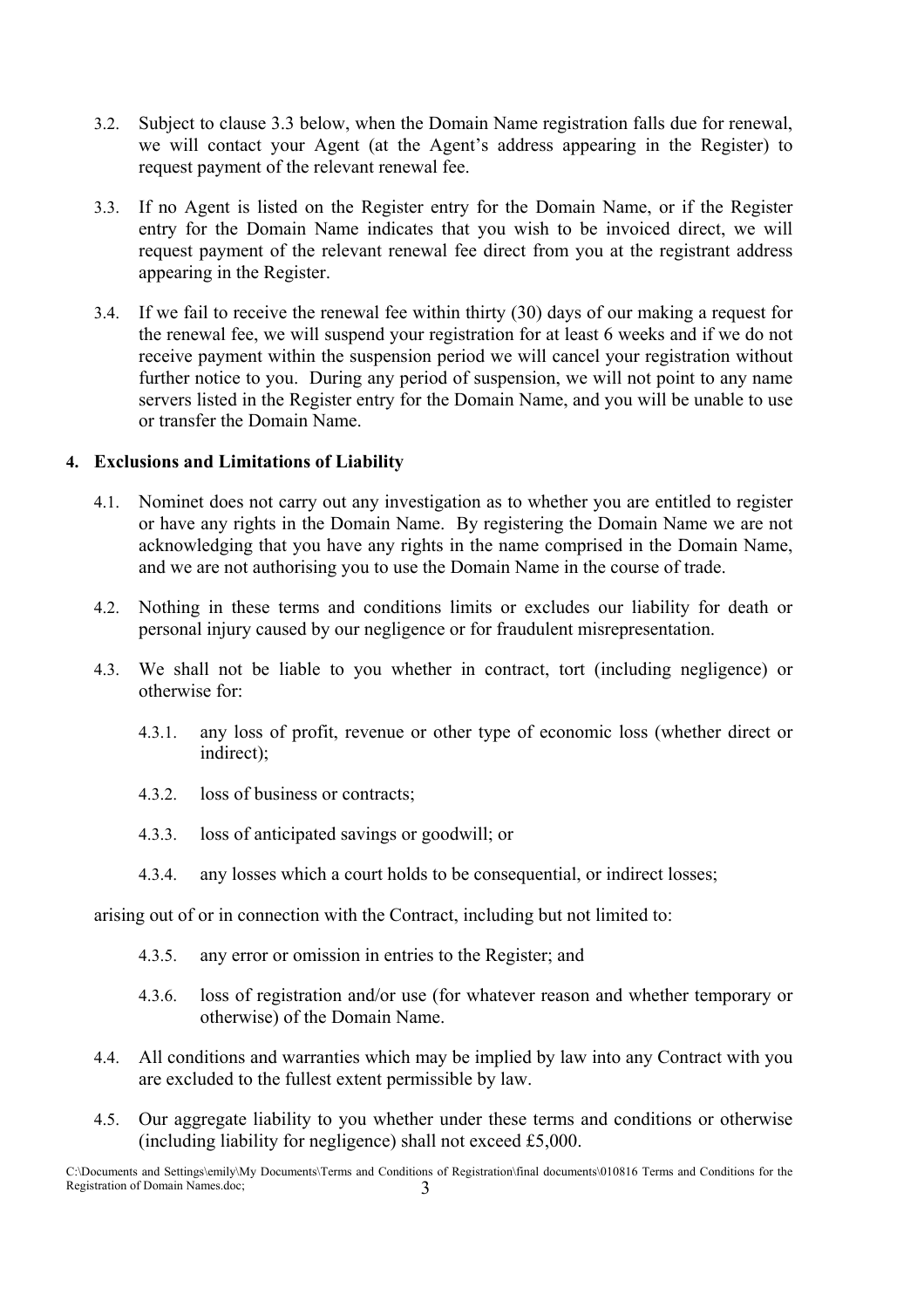- 4.6. If you are a consumer (ie you are not registering or intending to use the Domain Name in the course of a business, trade or profession) (a "Consumer"), the provisions of clauses 4.3 4.4 and 4.5 above will not apply to you.
- 4.7. Nothing in these terms and conditions will reduce your statutory rights relating to faulty or misdescribed goods. For further information about your statutory rights contact your local authority Trading Standards Department or Citizens Advice Bureau.

## **5. Warranties**

By entering into this agreement you consent to and warrant the following:

- 5.1 That you (or your Agent) have obtained the consent of any individual whose personal data is to be held on the Register in accordance with clause 6;
- 5.2 That the details and information submitted by you to us are true and correct, and that any future additions or alterations to your details and information will be true and correct, and that you will submit them in a timely manner. Unless you are a Consumer, you shall pay us (including the current or past members of Nominet UK's Council of Management) any and all reasonable costs, claims and expenses (whether direct or indirect) arising out of any claim resulting from your breach of this warranty; and
- 5.3 That by registering or using the Domain Name (in whatever manner) you will not knowingly infringe the intellectual property rights of a third party, that you are entitled to register the Domain Name, and that you have not registered the Domain Name in breach of trust. Our right to rely upon this warranty will continue to be available after completion of the registration process and will not be affected by any surrender, cancellation or transfer of the Domain Name. Unless you are a Consumer, you shall pay us (including the current or past members of Nominet UK's Council of Management) any and all reasonable costs, claims and expenses (whether direct or indirect) arising out of any claim that your registration or use of the Domain Name directly or indirectly infringes the intellectual property rights of a third party.

#### **6. Personal Data**

6.1. The Register is a public register for the purposes of data protection legislation. The Register will include your name and postal address, telephone and fax number and email address together with any other relevant details. This information (if it refers to individuals) is 'personal data' for the purposes of data protection legislation.

Personal data submitted by you will be:

- (a) Posted onto the Register;
- (b) Posted onto the WHOIS database by us. The WHOIS database is provided on our web site at http://www.nominet.org.uk. Other Agents which provide an online Domain Name registration service may point to our WHOIS database. We will publish your name and address but will not publish your telephone or fax number or email address as part of the WHOIS database; and

C:\Documents and Settings\emily\My Documents\Terms and Conditions of Registration\final documents\010816 Terms and Conditions for the Registration of Domain Names.doc; 4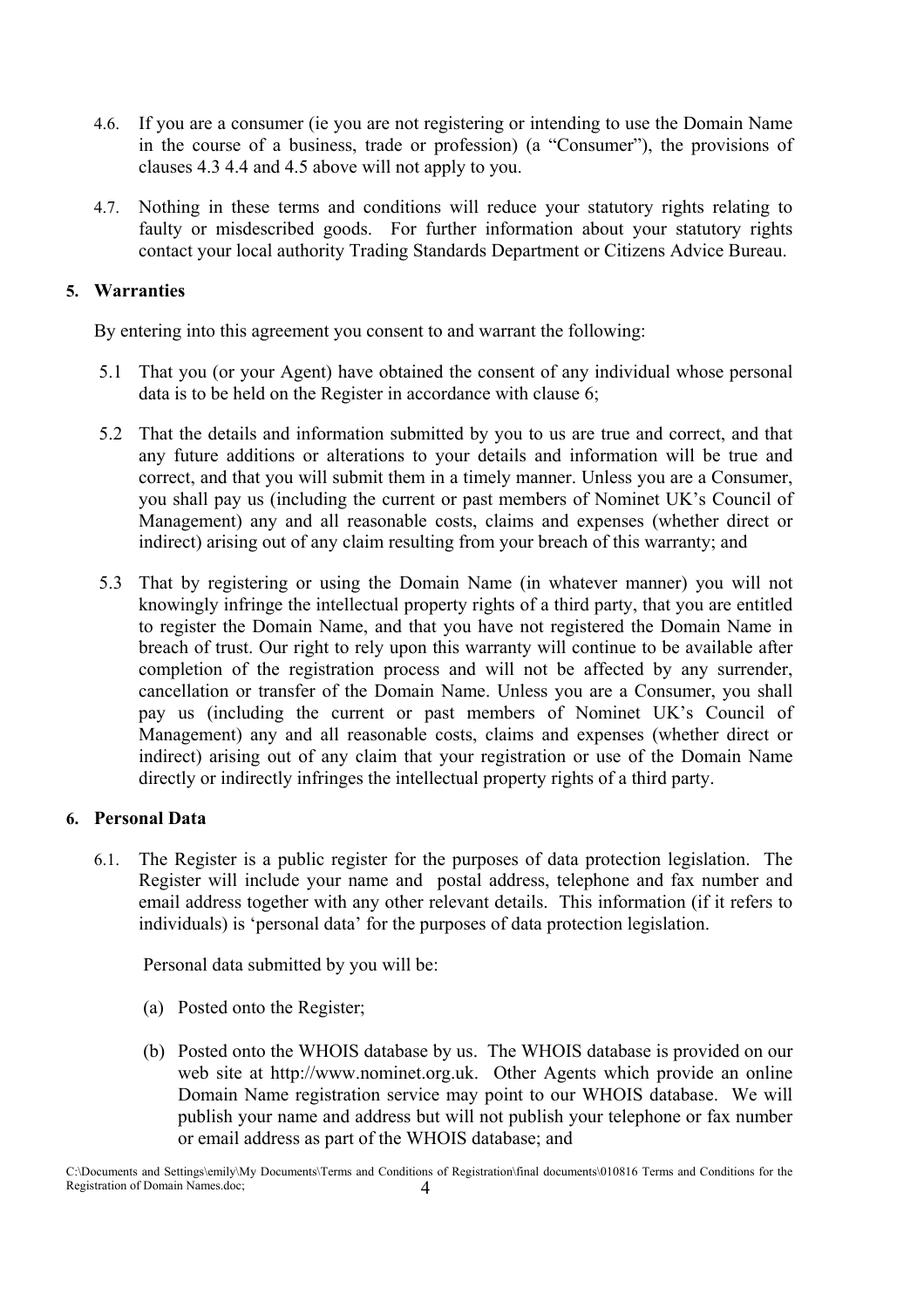- (c) Used as part of the Public Register Subscription Service ("PRSS"), under which we provide a compressed form of the Register to subscribers. We provide the PRSS only to trusted third parties, based within the European Economic Area, under strict contractual terms which prohibit the use of PRSS data for the purposes of direct marketing. The PRSS enables subscribers to perform WHOIS queries and reverse look-ups. We will publish your name and address but not your telephone or fax number or email address as part of the PRSS;
- (d) We may provide your personal data to governmental or law enforcement agencies at their written request in connection with the conducting of any investigation of criminal activities; and
- (e) We will provide your personal data to third parties only if required to do so by a court order.

You may write to us to request a copy of the personal data held by us about you. We may charge a reasonable fee for the provision of such data. As required by the Data Protection Act 1998, we will adopt appropriate security procedures in relation to the storage and disclosure of information provided by you in order to prevent unauthorised access. Our security procedures mean that we may occasionally request proof of your identity before we are able to disclose personal information to you. Other than the uses identified above, we will not disclose your personal information to others.

You should be aware that personal data posted on the WHOIS database may be accessible to countries outside the European Economic Area. By registering a Domain Name you consent to your personal data being transferred out of the European Economic Area and to our use of your personal data for the purposes specified above.

#### **7. Domain Name Dispute Resolution Service**

- 7.1. You will be bound by the Policy and Procedure of our Dispute Resolution Service which are incorporated into these terms and conditions and made a part of the Contract by reference. The current version of the Policy and Procedure can be found at our web site: http://www.nominet.org.uk/drs.html
- 7.2. If a dispute arises, you agree to be bound by the Policy and Procedure which are current at the time that proceedings under the Dispute Resolution Service are commenced until the dispute is over.
- 7.3. Neither we nor our directors, officers, employees or servants nor any expert shall be liable to a party for anything done or omitted in connection with any proceedings under the Dispute Resolution Service unless the act or omission is shown to have been in bad faith.

#### 8. **Termination/Cancellation, Suspension and Amendment of the Register**

8.1. You or your Agent may surrender registration of the Domain Name by notice in writing to us at any time prior to our receiving payment.

C:\Documents and Settings\emily\My Documents\Terms and Conditions of Registration\final documents\010816 Terms and Conditions for the Registration of Domain Names.doc; 5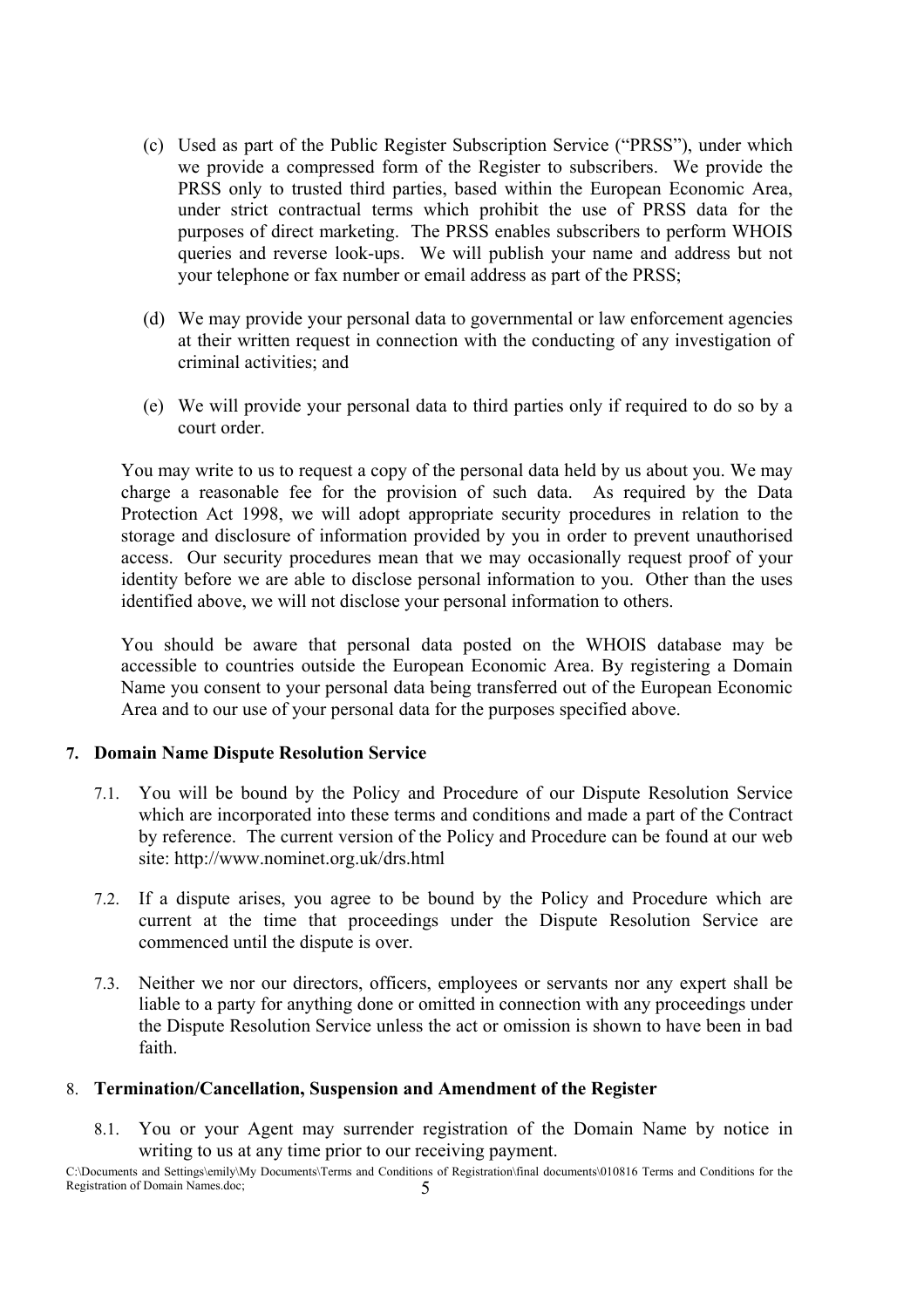- 8.2. After we have received payment for a Domain Name, only you (and not your Agent) may surrender the Domain Name.
- 8.3. After payment has been received but prior to the issue of a registration certificate you may surrender the registration by writing to us on headed notepaper which corresponds to the registrant address field of the Register entry for the Domain Name.
- 8.4. If a registration certificate has been issued, you may surrender the Domain Name by correctly completing the surrender of registration form (on the reverse of the registration certificate).
- 8.5. If you are a Consumer, then you may cancel the Contract by giving notice to us by any of the means set out in clause 10.4 below at any time up to and including 7 working days following the day on which the Contract is concluded, i.e. the date on which we give notice to you or your Agent that we have accepted your application to register a Domain Name. If you register or use the Domain Name in the course of a business, trade or profession, you will not have this right to cancel the Contract.
- 8.6. If you cancel the Contract in accordance with clause 8.5 then we will provide you or your Agent (as appropriate) with a full refund of our registration fee within 30 days from the day on which we receive notice of your cancellation. If we refund your Agent, you may have to seek direct from your Agent any further component of the fees which you have paid.
- 8.7. We may cancel or suspend the registration of a Domain Name by providing you with notice in writing in the event of the following:
	- 8.7.1. if we do not receive your registration or renewal fees in accordance with clause 2.1 above;
	- 8.7.2. if you are in breach of the terms of this Contract (including the Rules) and in the case of a breach which is capable of remedy you fail to remedy this within 30 days of receiving written notice from us to do so;
	- 8.7.3. if we receive independent verification that you have provided grossly inaccurate, unreliable or false registrant contact details, or failed to keep such contact details up to date;
	- 8.7.4. if you are in breach of the warranties contained in clauses 5.1 and 5.3 of the Contract; or
	- 8.7.5. if the Domain Name is being administered in a way likely to endanger the operation of the Domain Name System.
- 8.8. We may transfer, suspend, cancel or amend the Domain Name registration in the following circumstances:
	- 8.8.1. upon receiving written instructions from you to take such action together with any relevant fee;

C:\Documents and Settings\emily\My Documents\Terms and Conditions of Registration\final documents\010816 Terms and Conditions for the Registration of Domain Names.doc;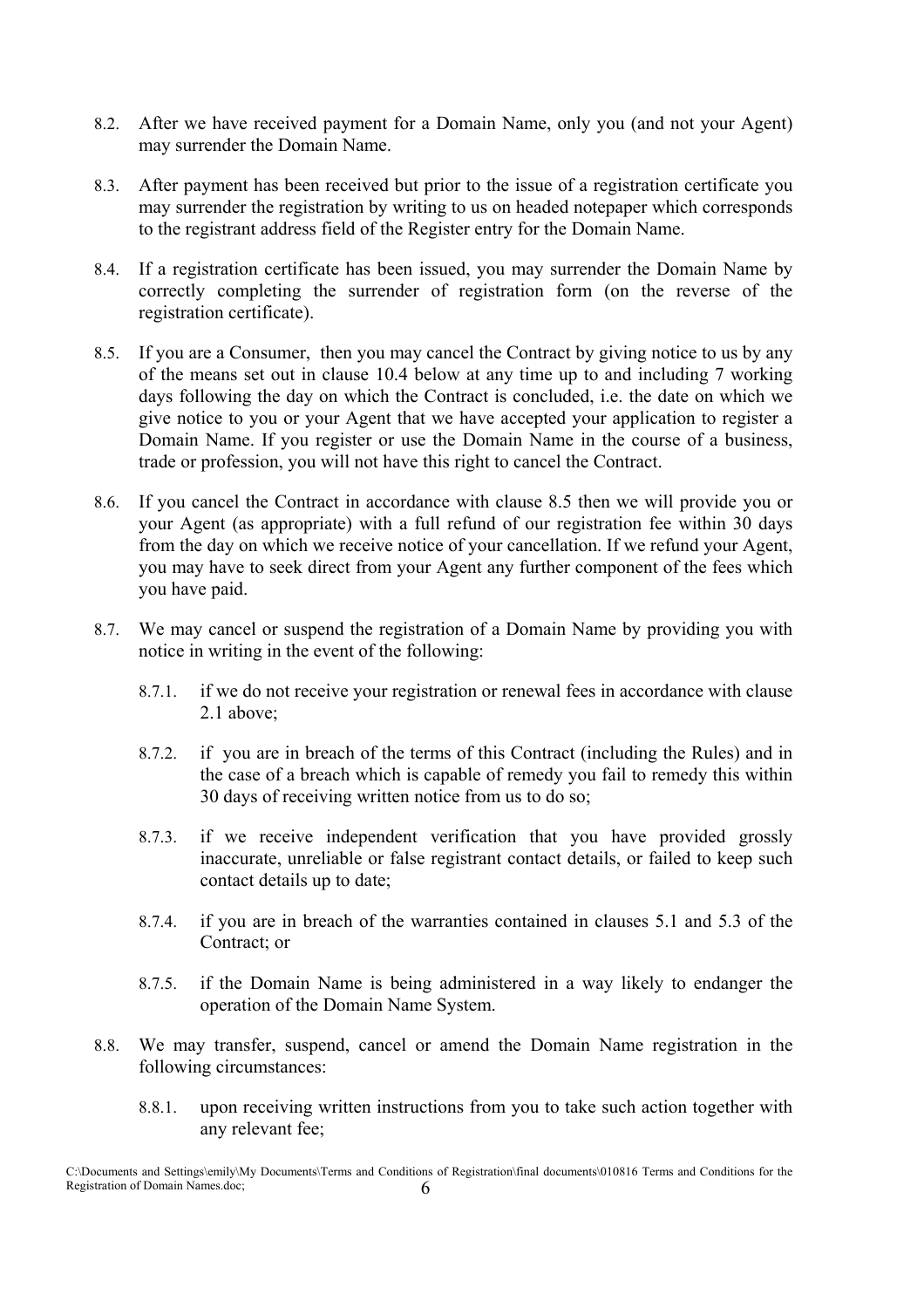- 8.8.2. upon receiving a copy of a perfected order of a court of competent jurisdiction requiring such action, or where the retention of a Domain Name by you would be inconsistent with the terms of a perfected court order received by us or any other legal requirements;
- 8.8.3. if such changes are necessary in order to correct an error relating to the Domain Name registration; or
- 8.8.4. following a Decision requiring such action or an agreement reached between the parties and approved by us relating to proceedings under the Dispute Resolution Service.
- 8.9. If a name server listed for the Domain Name registration does not respond authoritatively to requests for the Domain Name, we may remove the name server from the Register entry for the Domain Name.

## 9. **Change of Agent**

- 9.1. If you wish to change your Agent, you should first approach your current Agent to arrange this. If your approach is unsuccessful, we may at your request record a change of Agent directly onto the Register entry for your Domain Name registration. On receipt of your request, we will approach your Agent (unless exceptional circumstances apply). We will only comply with your request if:
- 9.2. we are satisfied that you have first approached your Agent, and that the approach has been unsuccessful; and
- 9.3. we are not informed by your Agent that there is an express term in your contract with your Agent which can prevent us from recording such a change.

# **10. General**

- 10.1. If any clause of these terms and conditions is held to be unenforceable in whole or in part the other terms and the rest of the provisions shall continue to be valid and enforceable.
- 10.2. We may transfer our rights and obligations under the Contract to any third party. You may transfer the Contract, only on the transfer of the Domain Name, in accordance with clauses 1.7 and subject to clause 8 above.
- 10.3. The internet is an emerging and evolving medium and the regulatory and administrative framework under which we operate is constantly developing. For these reasons we reserve the right to make reasonable modifications to the terms and conditions of this Contract (including the Policy, Procedure and Rules) at any time during the term. We will only do so when we have good reason. No change will have the effect of requiring an increase in fees from you in advance of the next renewal of the Domain Name. Except where we are acting in pursuance of a statutory requirement or a court order, changes will be implemented across the board in all of our Domain

C:\Documents and Settings\emily\My Documents\Terms and Conditions of Registration\final documents\010816 Terms and Conditions for the Registration of Domain Names.doc; 7